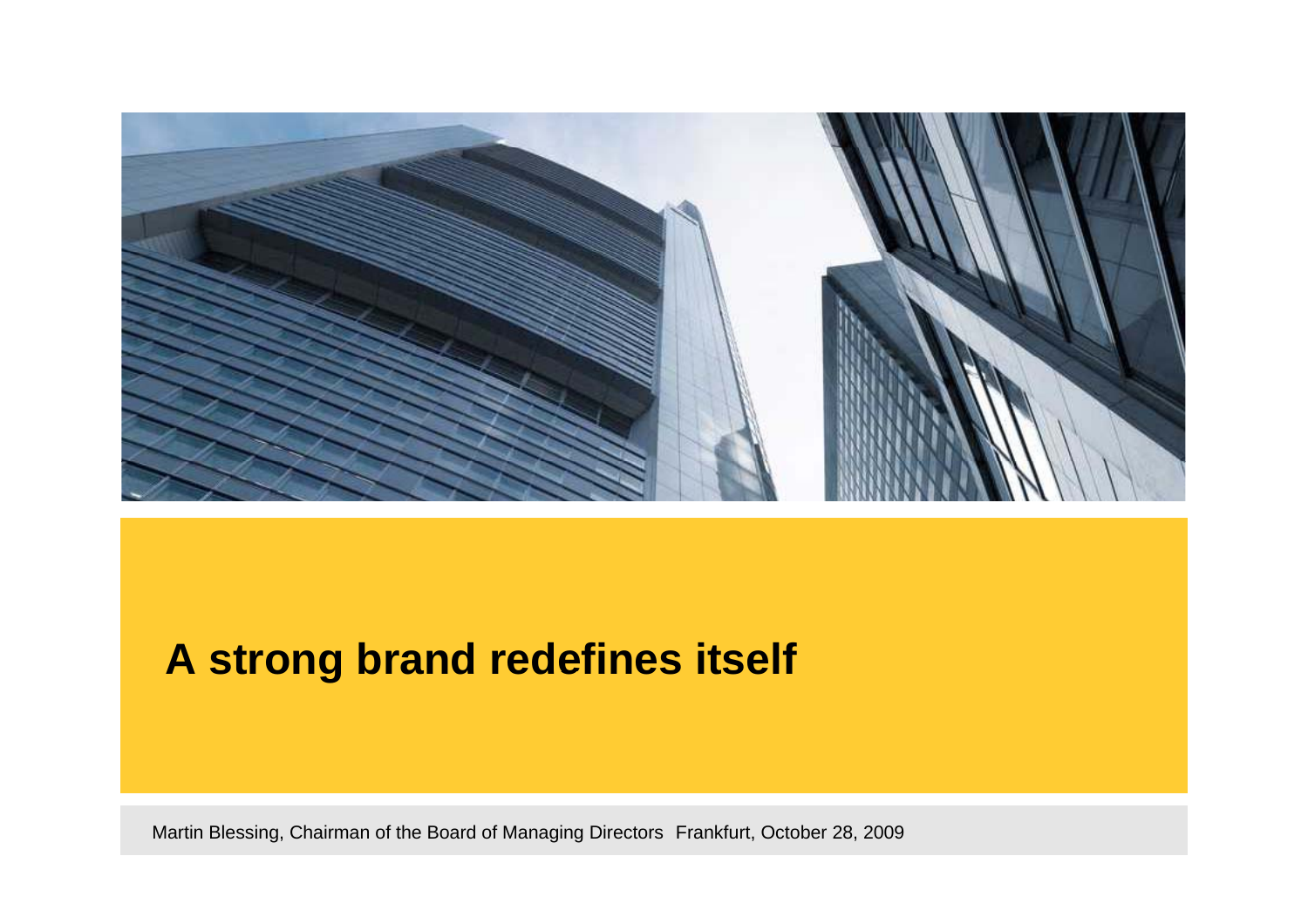

**Our new branding** 

# **COMMERZBANK**

Martin Blessing, Chairman of the Board of Managing Directors | Frankfurt, October 28, 2009 **1**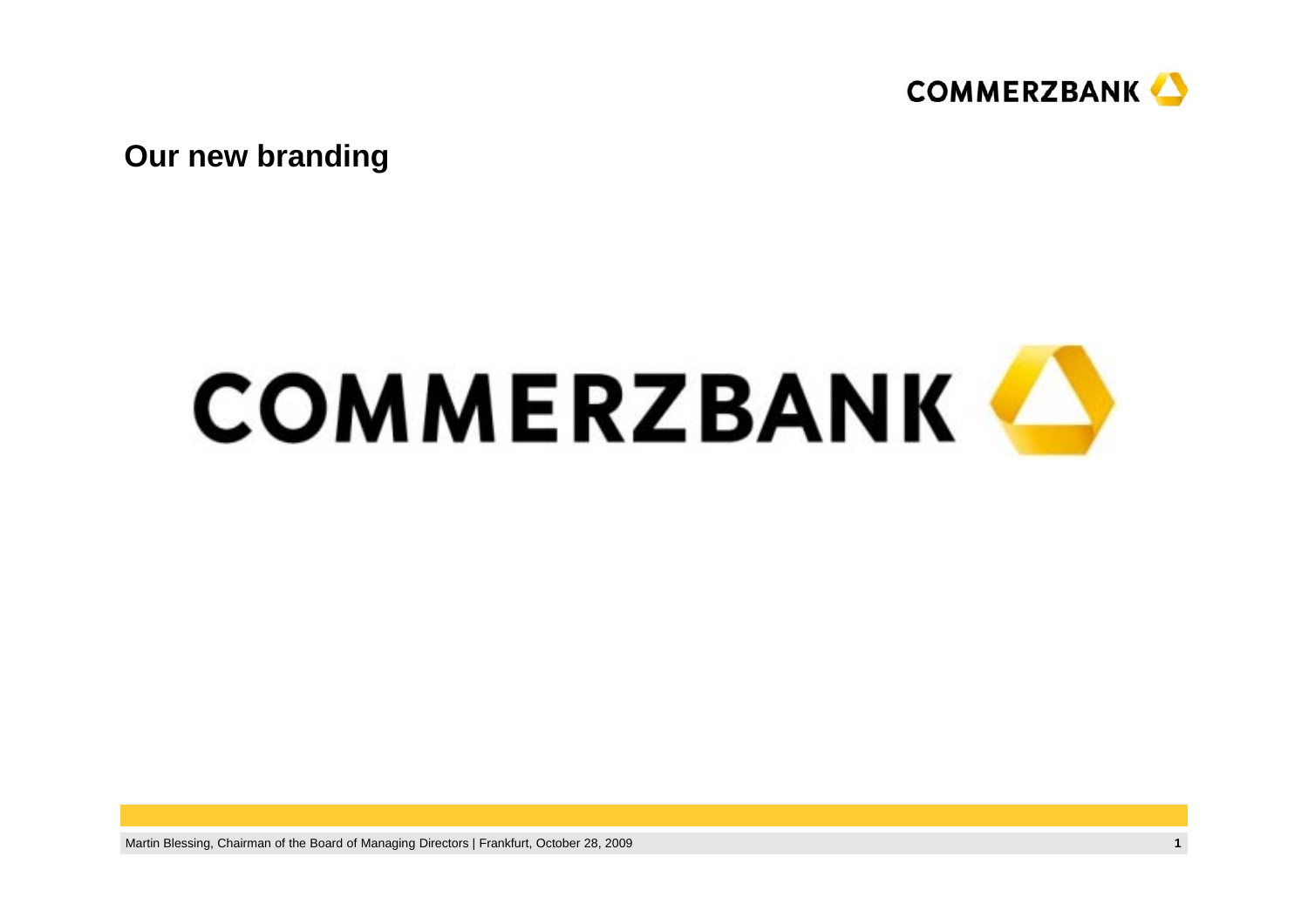

**O i ur new promise**

## **COMMERZBANK** Achieving more together

Martin Blessing, Chairman of the Board of Managing Directors | Frankfurt, October 28, 2009 **2**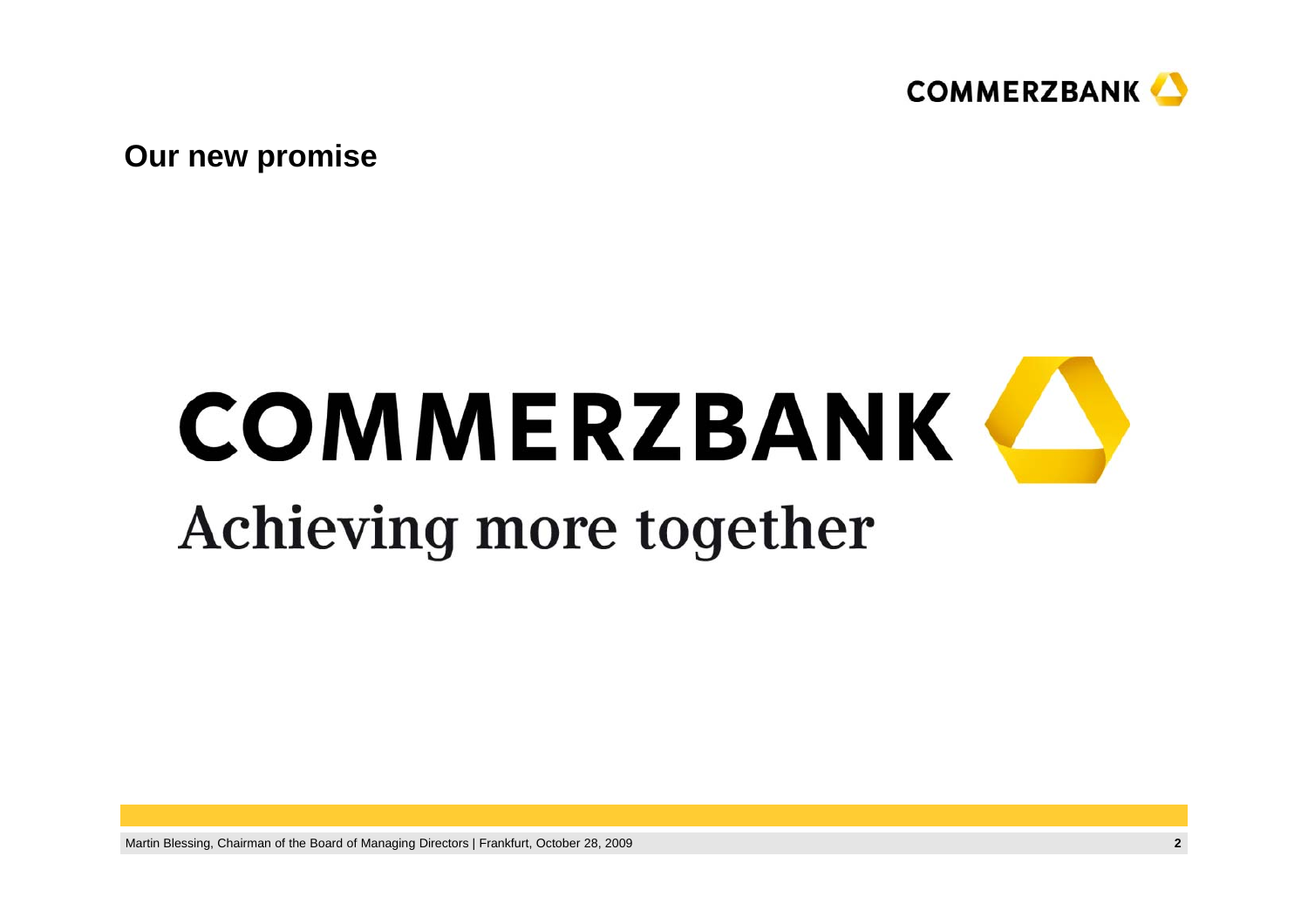

#### **'H b k' C b k Haus bank' Commerz ban k – our vi i s on**

As market leader for private and corporate customers with a European focus, we aim to become the best bank in Germany and first choice for our clients, employees and investors.

We see ourselves as , Hausbank' (principal bank) for Germany and we stand for long-term partnership and outstanding service.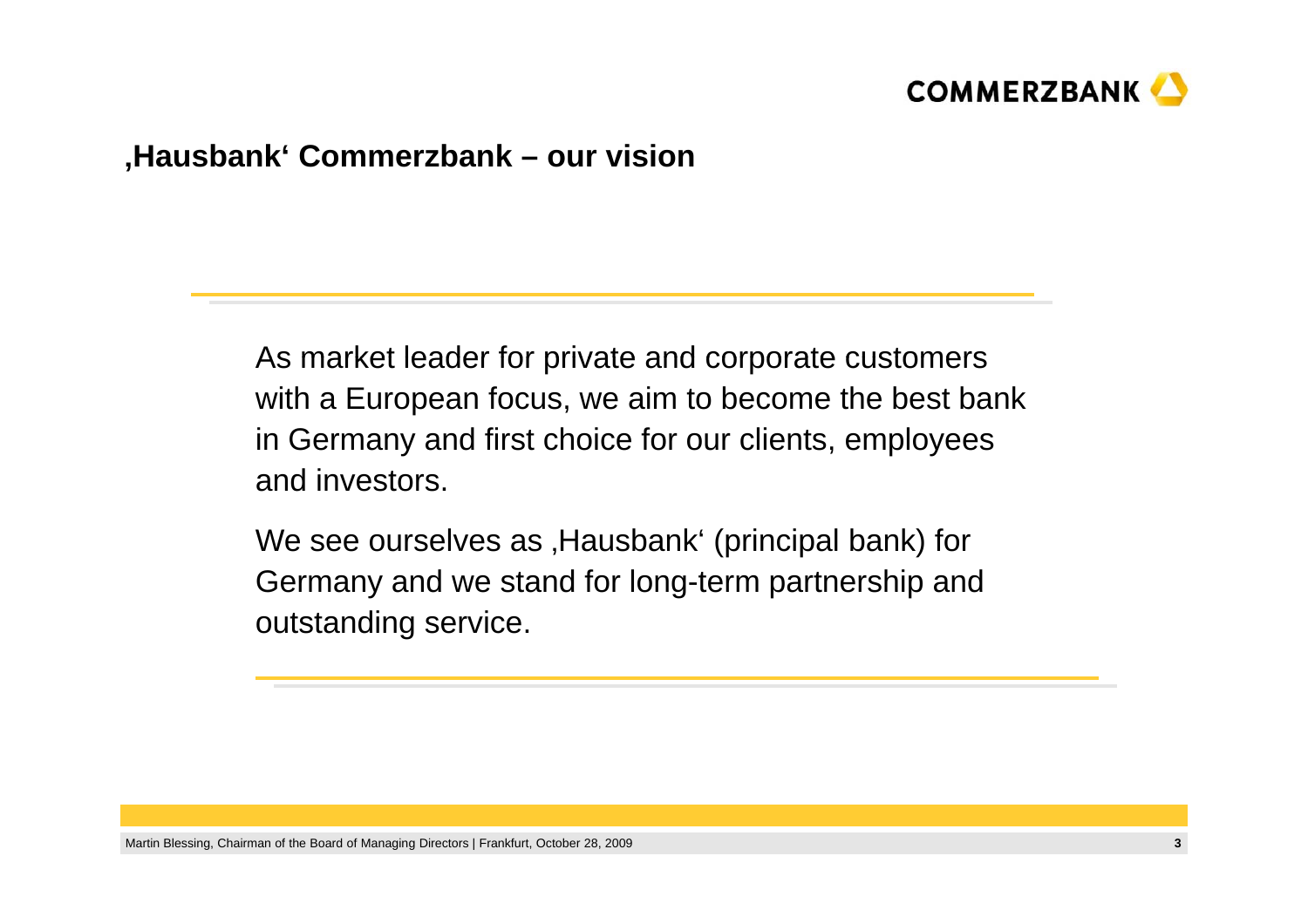

#### **'H b k' C b k Haus bank' Commerz ban k – our promise**

### $Partnership + Performance =$ Achieving more together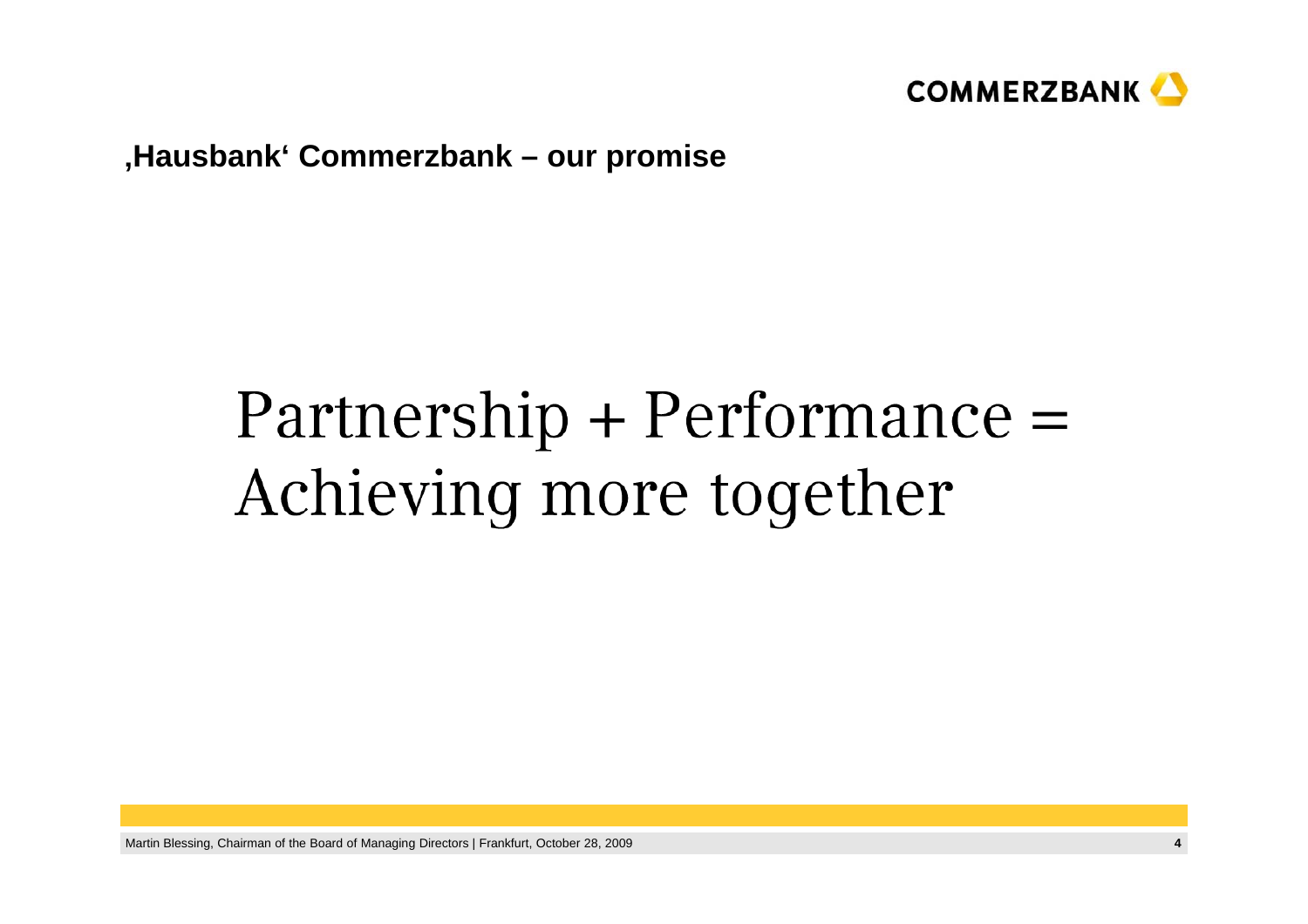

#### **B ildi t th d i i t iti uilding on s trengths an d seizing oppor tunities**

- Broad international network for a high level of performance and expertise around the globe
- **Strong nationwide anchoring bervices provider** in Germany
- Solid financial basis \_\_\_\_\_\_\_\_\_\_\_\_\_
- Strong community of values

**Strong financial**  services provider **in one of the world's largest economies**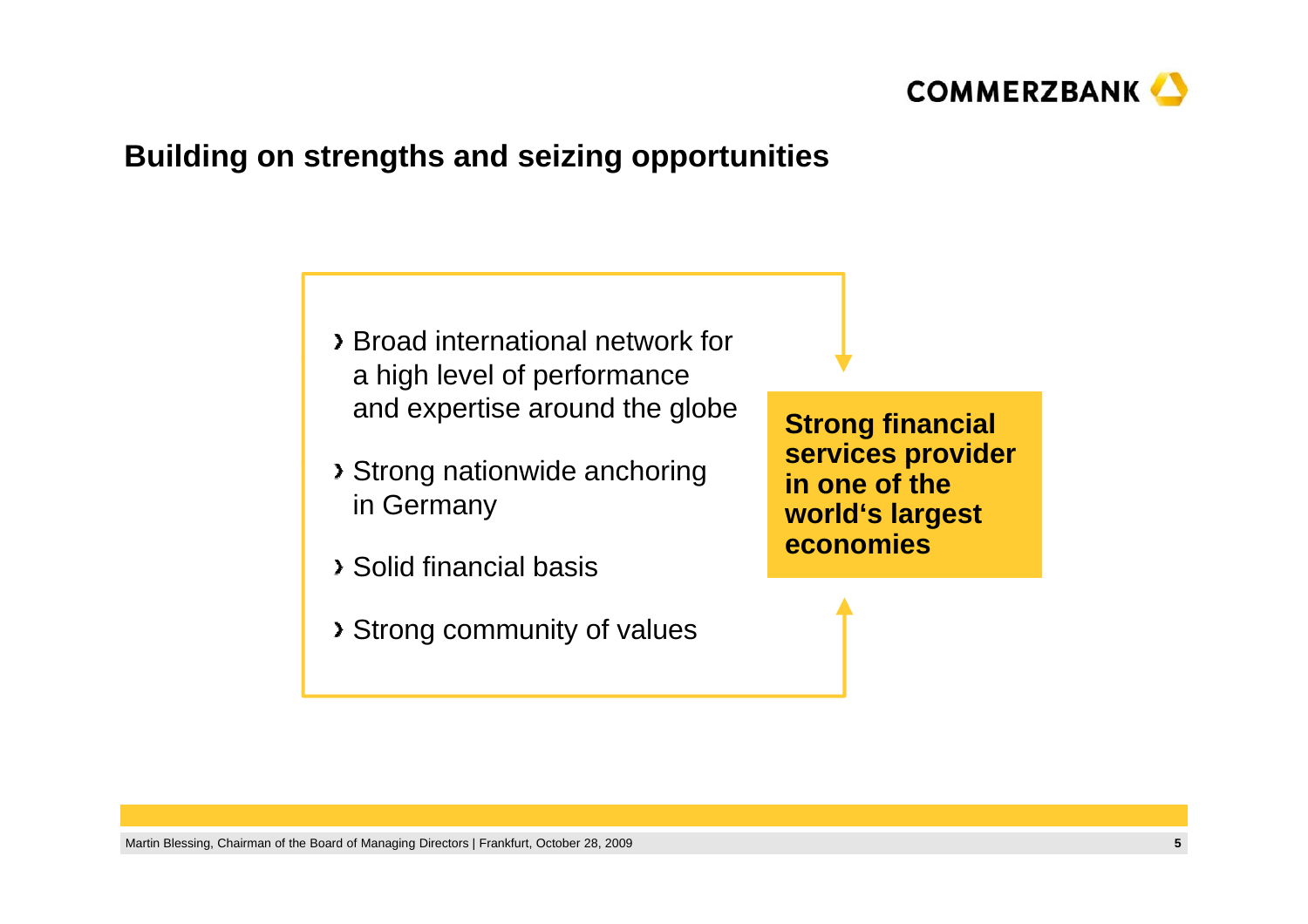

#### **Th f d e way forward– our "R d 2012" "Roadmap**

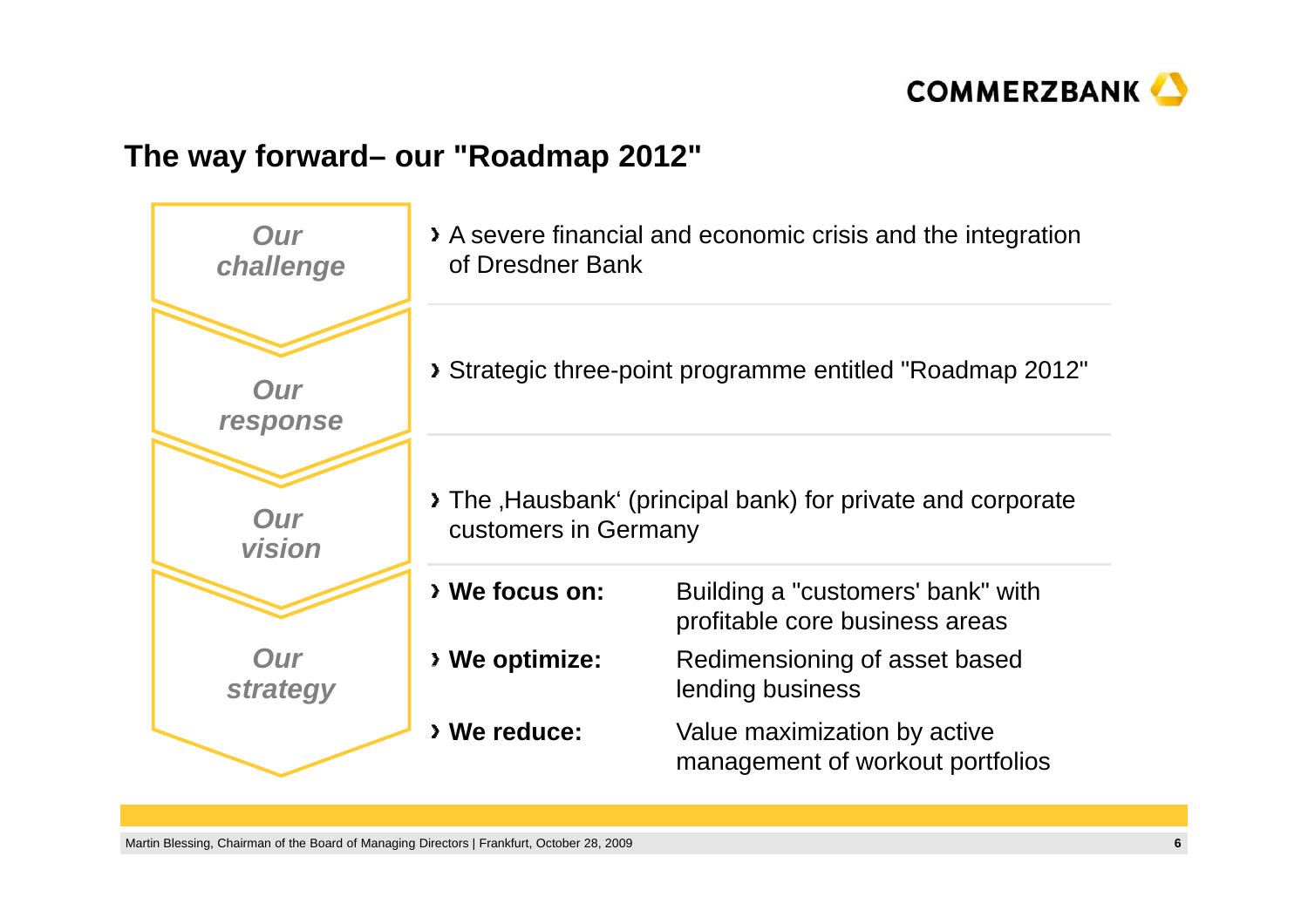

#### **I iti l Initial successes**

| We focus on | > Products for all retail clients, e.g. current account and saving offers<br>Introduction of a future-oriented scoring system for corporate clients<br>> Clear and concise customer orientation in investment banking |
|-------------|-----------------------------------------------------------------------------------------------------------------------------------------------------------------------------------------------------------------------|
| We optimize | > Project, Focus' already with initial successes in reducing CRE<br>exposures<br>> Concentration on 10 core markets; new business acquired only very                                                                  |
|             | selectively in CRE                                                                                                                                                                                                    |

Value maximising reduction of portfolios in the Portfolio Restructuring **We reduce**  $\overline{U}$  value maximum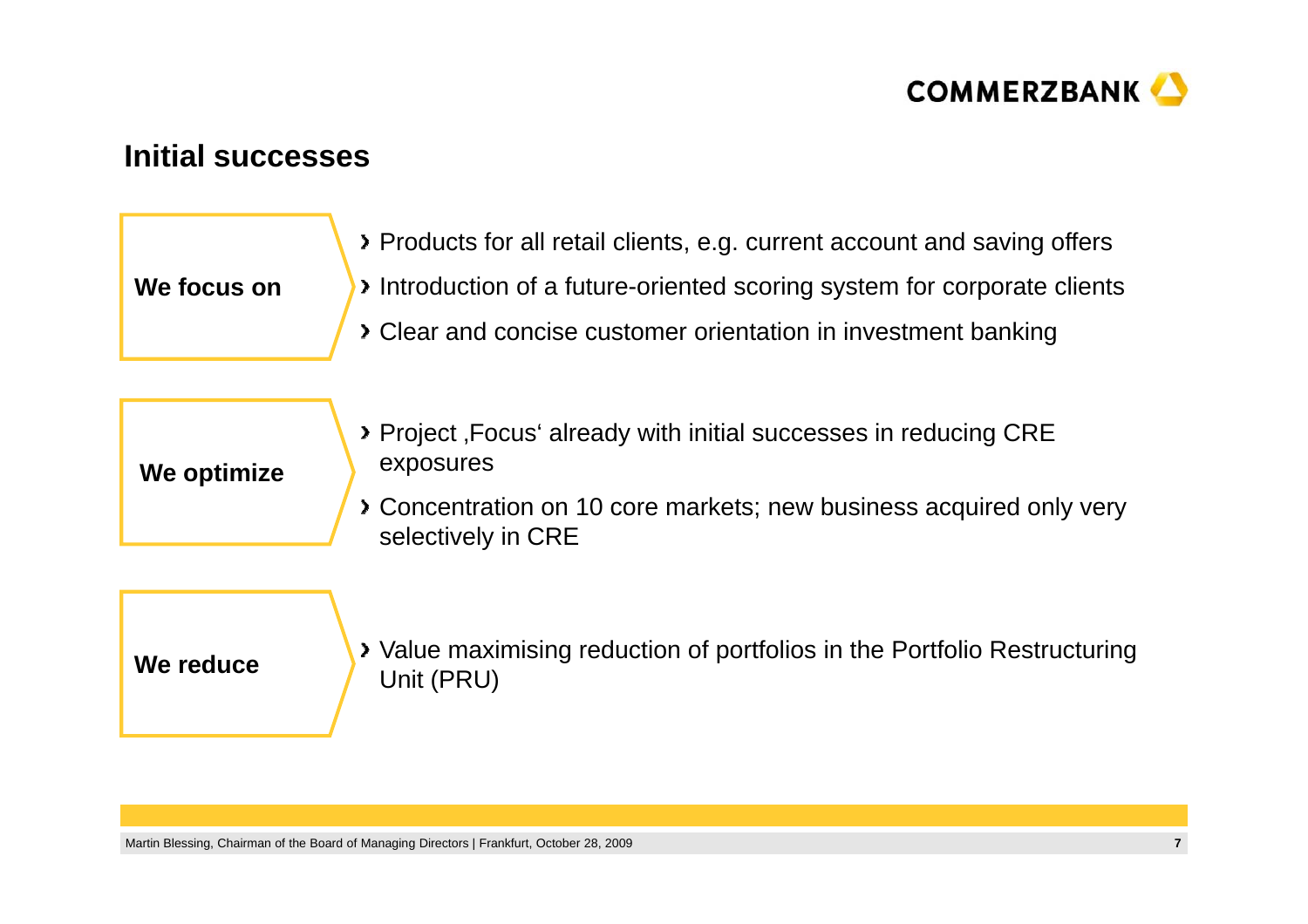

### **COMMERZBANK** Achieving more together